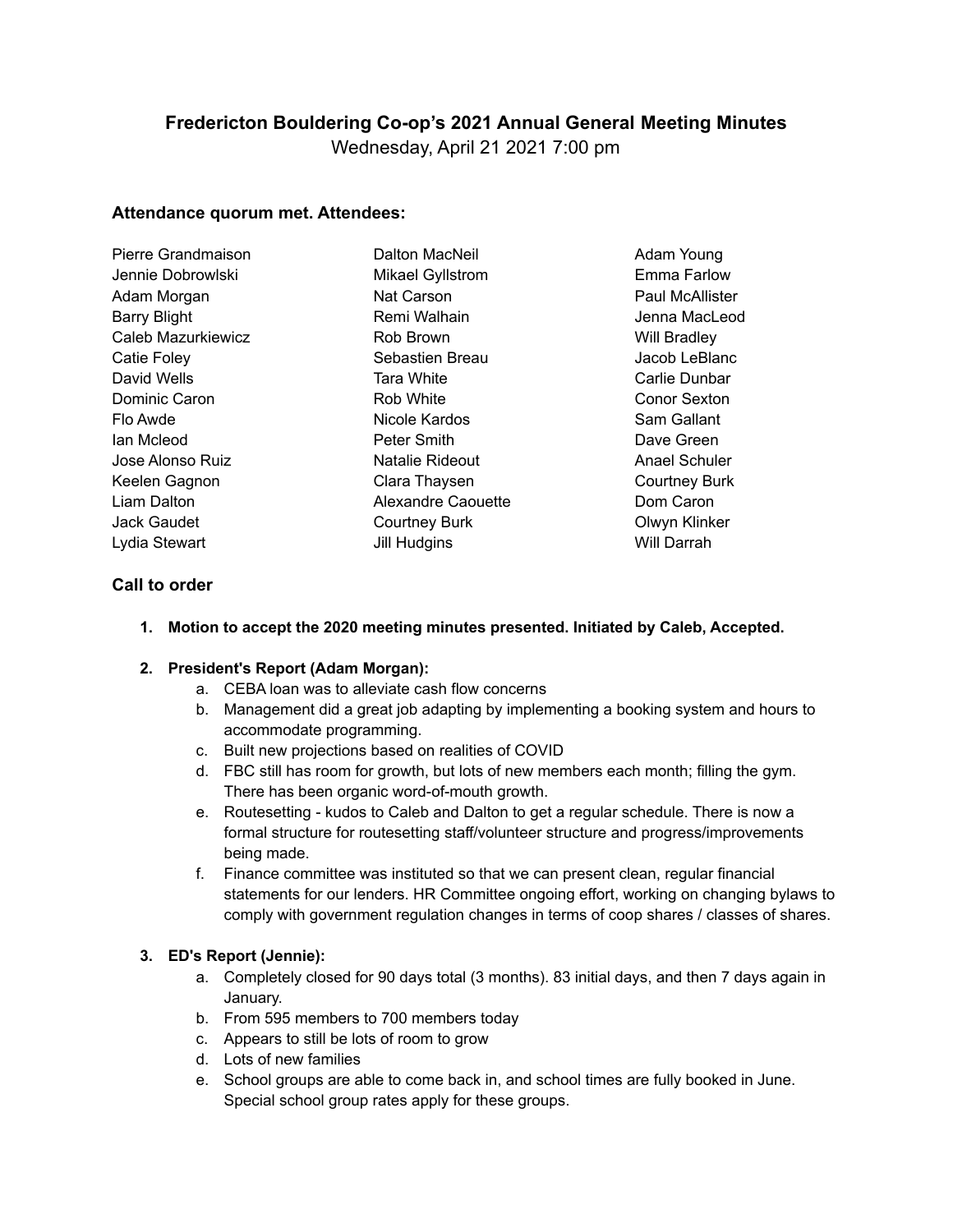- f. Question was asked about family rate; Jennie explained the fee structure for parents / kids attending FBC
- g. Since last time we spoke, there's been some upgrades to the facilities, stained benches, drywalling, indoor hold cleaning and storage upgrades.
- h. Currently there's a do it yourself competition taking place.
- i. Looking forward to member appreciation night when we can organize in the future.
- j. 70 prospective registrants on the waitlist for summer camps, pending rules coming from public health
- k. Booking slots to continue throughout the summer with details about management plan and member access TBA at that time.
- l. Mats Degraded exponentially/severely over the past few months. Patches are made newest patches are unsightly but better than nothing.

## **4. 2020 Finance Report (Catie):**

- a. March May were very low in revenue because we were shut down for most of this period due to Covid19
- b. After-school programming is making up for a lot of the losses in walk-ins.
- c. New people through the door have naturally reduced.
- d. December we had a lot of annual passes renewing as well as programming, which helped make December 2020 an extremely strong month for FBC.
- e. Jennie commented: Fall seems to be slower for us, considering doing promos in the future to try to increase revenues in the fall.
- f. Ian commented saying we are open/all ears to suggestions to boost revenues in October.
- g. March 2021 WEEKDAY averages of per day: 33 people per day in the morning (6 am 1 PM), 18 people per day in afterschool hours (2-5pm), evening 63 people per day (5-10 pm)
- h. 113 people through the building per day, vs covid capacity of 150, during the week
- i. March 2021 WEEKEND check-ins per day. Saturday 152 per day, Sundays 109 per day
- j. Will move to accept the OCC balance sheet draft. If there are material changes, then we will reconvene to accept the changes.
- k. Ian explained the relationship between OCC and FBC and the line items that shows OCC owes money to FBC
- l. Gov confirmed wage subsidies will continue until at least till June, may be extended.
- m. We are relying on rent and wage subsidy in the wake of COVID-19.
- n. Losses mean we don't pay income tax.
- o. Catie went over the year-end financial drafts. Ian motioned to accept the financials. Nicole Kardos seconded.
- p. Finances Q&A
	- i. Q: Jose HST question why did we not get it back in 2020? A: Because we didn't build a wall in 2020, sales higher than 2019
	- ii. Q: Emma & Paul Are we not making enough for wages without the subsidy? A: No we are not - subsidies are carrying us to an extent.
	- iii. Q: Why are we paying more interest this year? A: A full year of interest vs. 7 mo in 2019.
	- iv. Q: Sam G. Why have OCC and FBC? A: FBC was is co-op, created to raise money to build a wall. We created OCC to keep the operations separate, and to obtain sufficient investment from private investors.
	- v. Q: Are investors ok with share going to zero and being bought out? A: Yes, this was always the plan.